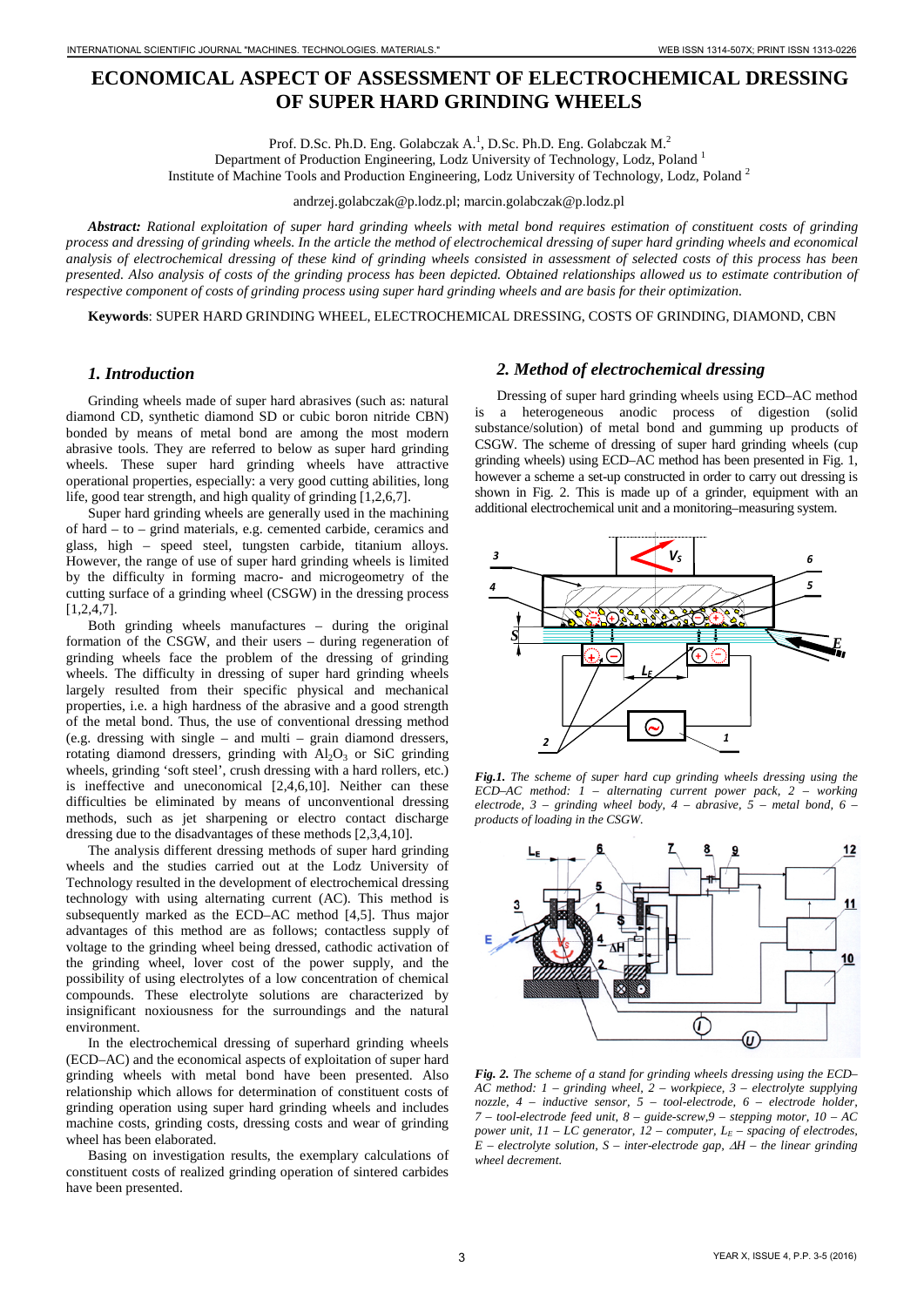The dressing of a grinding wheel (3) consist in the anodic dissolution of a metal bond (5) and products loading the CSGW (6) in the inter – electrode gap (S), to which a electrolyte solution (E) of specially selected chemical compounds is supplied (containing up 5% sodium – potassium salts). An alternating current voltage is supplied to the grinding wheel by two carbon electrodes (2) connected with the power supply (1).

The dressing process consists in the cyclic dissolution of components of the grinding wheel, which alternately acts as anode or a cathode, corresponding to the frequency of changes in alternating current (Fig. 3).



*Fig. 3. A diagram of the equivalent electrical circuit of the ECD – AC method (a), and a course of voltage in the grinding wheel (b), and (c), Re* electric resistance of inter-electrode gap, Rs - electric resistance of *grinding wheel.*

The anodic digestion of the grinding wheel compounds takes place in periodic of positive polarization of the grinding wheel (when it acts as an anode). In periods of negative polarization of the grinding wheel (when it is a cathode), the digestion of the passive layer (metal oxides and solid salts formed on the CSGW in the anodic process) mainly occurs. The removal of the passive layer from the CSGW is a favorable process, considering an increase in the digestion rate and the efficiency of the dressing process [4,5]. The application of two electrodes allowed an automatic change in the grinding wheel polarity and elimination of breaks in the dressing process in periods of negative polarization of the grinding wheel (Fig. 3b and 3c).

To investigate the process of dressing superhard grinding wheel by the ECD–AC method in the test send (Fig.2). Working voltage application to the grinding wheel (1) subjected to dressing, is executed with two carbon electrodes (5) fixed in an isolated casing (6), and connected to an alternating current supply power unit (10). In order to measure a grinding wheel linear decrement  $(\Delta H)$ ,a contactless inductive sensor (4) cooperating with a LC generator (11) was applied. The stabilization of the inter electrode feed, is accomplished with a microcomputer (12), which by means of a stepping motors (9) and a guide screw (8), feed in the set of electrodes to the grinding wheel (1) subjected to dressing. To control the dressing process and to record its basic parameters, the special software.

#### *3. Results and discussion*

The investigations results presented concern the assessment of usefulness of the dressing method ECD–AC in shaping of macroand micro geometry of the CSGW and regeneration of functional qualities of super hard grinding wheels [4,5].

Example investigation results confirming the possibility of the removed layer of the grinding wheel ΔH a face of a grinding wheel S3012 175x6x3x50 D125/100 M100 in the ECD–AC process is shown in Fig. 4. The investigations carried out have also showed the good conformity the theoretical calculations with the experimental investigations.

Economical usage of attractive operational properties of super hard grinding wheels points to necessity of analyze of all constituent costs of grinding operation. Significantly higher costs of super hard grinding wheels comparing to the wheels made of

conventional materials (i.e. with ceramic and resin bond) justify usage of aforementioned analysis.



*Fig. 4. A comparison of the theoretical calculations and the results of the experimental investigations of the grinding wheel (S3012 175x6x3x50 D 125/100 M100) layer ΔH removed in the ECD–AC dressing process.* 

Because of this in costs analysis of grinding operation it is necessary to consider: machine-hour cost of grinder –  $C_m$ , which amounts during grinding time –  $C_{m,qr}$  and during dressing time –  $C_{m,dr}$  and cost of wear of grinding wheel (super hard grinding layer) during grinding operation –  $C_{gr\,m}$  and during electrochemical dressing time –  $C_{gr dr}$ . Taking into consideration all these costs components it is possible to evaluate total cost of grinding operation –  $C$  as the relationship (1):

$$
C = C_{mgr} + C_{mdr} + C_{grm} + C_{grdr}
$$
 (1)

Entering a period of durability of grinding wheel (economical time) –  $T_e$ , time of grinding operation –  $t_m$  and time of dressing of grinding wheel –  $t_{dr}$  and cost of purchase of new grinding wheel - $C_{gr}$ , respective costs components have been assessed as:

$$
C_{m \, gr} = C_m t_m \tag{2}
$$

$$
C_{m dr} = C_m t_{dr} \tag{3}
$$

$$
C_{gr\,m} + C_{gr\,dr} = C_{gr} \frac{t_m}{T_e} \left( \frac{\Delta V_{gr} + \Delta V_{dr}}{\Delta V} \right) \tag{4}
$$

where:  $\Delta V_{gr}$  – wear volume of abrasive layer of grinding wheel during grinding process,  $\Delta V_{dr}$  – wear volume of removed abrasive layer during ECD–AC dressing, which is calculated basing on dimension of abrasive layer.

Adding to formula (1) relationships (2-4) we obtain relationship (5):

$$
C = C_m t_m + C_m \frac{t_m}{T_e} t_{dr} + C_{gr} \frac{t_m (\Delta V_{gr} + \Delta V_{dr})}{\Delta V}
$$
(5)

Dividing both side of equation (5) by  $t_m$  we obtain relationships of unit cost grinding operation by super hard grinding wheel:

$$
C' = C_m + \frac{c_{m}t_{dr}}{T_e} + C_{gr} \frac{\Delta V_{gr} + \Delta V_{dr}}{T_e \Delta V}
$$
(6)

Basing on elaborated relationships the total calculations of cost of grinding operation and dressing and percentage share of components of constituent costs have been done. Calculation results concern grinding operation of sintered carbides using super hard grinding wheel: S3012 170x6x3x50 D125/100 M100 and dressing operation using ECD–AC method.

In calculations the values obtained in following investigation conditions: grinding time  $t_m = T_e = 160 \text{ min}$ , dressing time  $t_{dr} = 12$  min, wear volume of abrasive layer during grinding process  $\Delta V_m = 401 \, \text{mm}^3$ , wear volume of removed abrasive layer during dressing process  $\Delta V_{dr} = 50$  mm<sup>3</sup>, total volume of surface layer of the new grinding wheel  $V = 9269$  mm<sup>3</sup> and cost of the